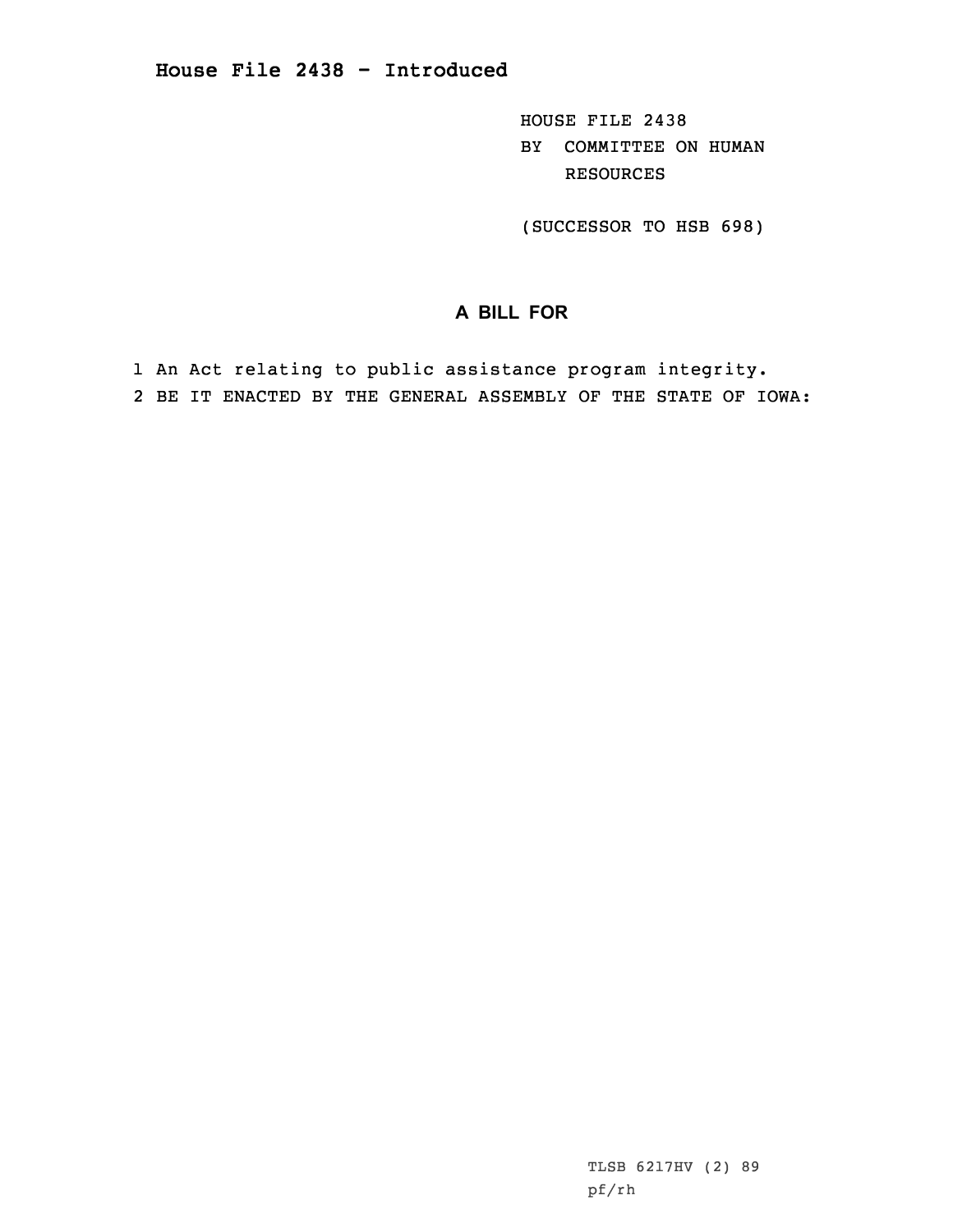## H.F. 2438

1 DIVISION I 2 AUTHENTICATION SYSTEM FOR PUBLIC ASSISTANCE PROGRAMS Section 1. NEW SECTION. **239.1 Definitions.** 4 As used in this chapter, unless the context otherwise requires: 1. *"Applicant"* means an individual who is applying for public assistance benefits in the state. 2. *"Department"* means the department of human services. 3. *"Public assistance"* means the food assistance program as defined in section 234.1, the Medicaid program as defined in section 249A.1, the family investment program as defined in section 239B.1, and the children's health insurance program. Sec. 2. NEW SECTION. **239.2 Identity authentication ——** 14 **rules.** Unless otherwise prohibited by federal law or regulation, prior to the department awarding public assistance benefits, an applicant shall complete <sup>a</sup> computerized identity authentication process to confirm the identity of the applicant. Identity authentication shall be accomplished through <sup>a</sup> knowledge-based questionnaire consisting of financial and personal questions. The questionnaire shall contain questions tailored to assist persons without <sup>a</sup> bank account or those who have poor access to financial and banking services or who do not have an established credit history. The computerized identity authentication process and questionnaire may be completed and submitted online, in person, or via telephone by the applicant or <sup>a</sup> person authorized by the applicant. The department may adopt rules pursuant to chapter 17A to administer this section. Sec. 3. PROGRAM REPORT. The department of human services shall submit <sup>a</sup> report to the governor and the general assembly by January 15, 2024, and by January 15 annually thereafter through January 15, 2029, detailing the impact of the identity authentication measures taken under this division of this Act. DIVISION II FOOD ASSISTANCE AND MEDICAID PROGRAM INTEGRITY AND COOPERATION

-1-

LSB 6217HV (2) 89 pf/rh 1/9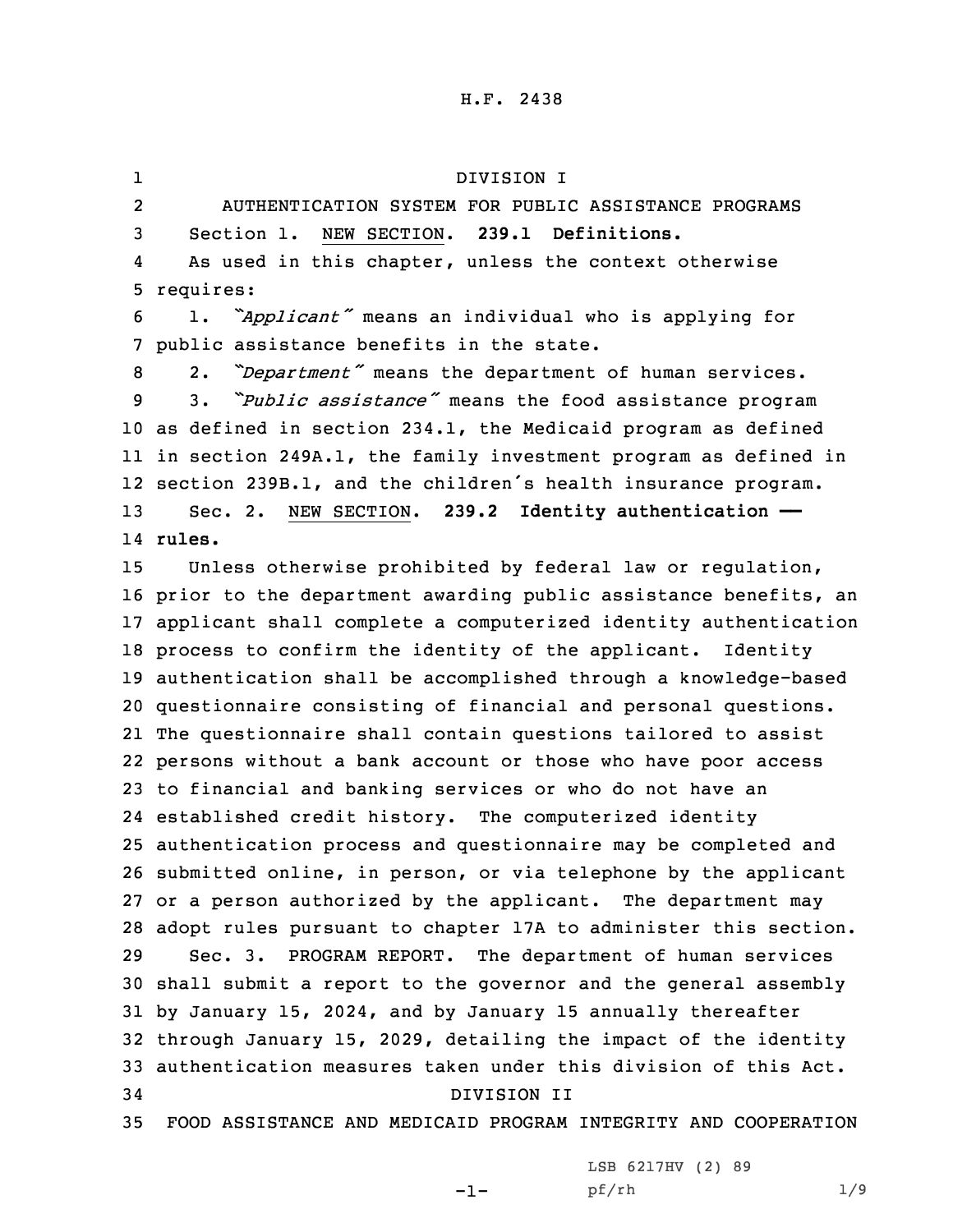1 Sec. 4. NEW SECTION. **234.12B Ensuring integrity in the food** 2 **assistance program —— rules.**

 1. *State records —— individuals.* The department of human services shall receive and review all of the following information concerning individuals enrolled in the food assistance program that indicates <sup>a</sup> change in circumstances that may affect eligibility:

8 *a. Death records.* On at least <sup>a</sup> monthly basis, information 9 from the department of public health including but not limited 10 to death records.

11 *b. Employment information.* On at least <sup>a</sup> quarterly basis, 12 information from the department of workforce development 13 including but not limited to changes in employment or wages. 14 *c. Residency information.* On at least <sup>a</sup> monthly basis, 15 information including but not limited to potential changes in 16 residency as identified by out-of-state electronic benefit 17 transfer transactions.

18 *d. Incarceration information.* On at least <sup>a</sup> monthly basis, 19 information from the department of corrections.

 2. *State records —— households.* The department of human services shall receive and review all of the following information concerning individuals in households enrolled in the food assistance program that indicates <sup>a</sup> change in circumstances that may affect eligibility:

 *a. Tax information.* On at least <sup>a</sup> quarterly basis, information from the department of revenue including but not limited to potential changes in income, wages, or residency as identified by tax records.

 *b. Unemployment information.* On at least <sup>a</sup> semi-monthly basis, information from the department of workforce development including but not limited to potential changes in employment, income, or assets.

33 3. *Federal records —— households.* The department of human 34 services shall cross-check information relating to individuals 35 in households enrolled in the food assistance program with

 $-2-$ 

LSB 6217HV (2) 89 pf/rh 2/9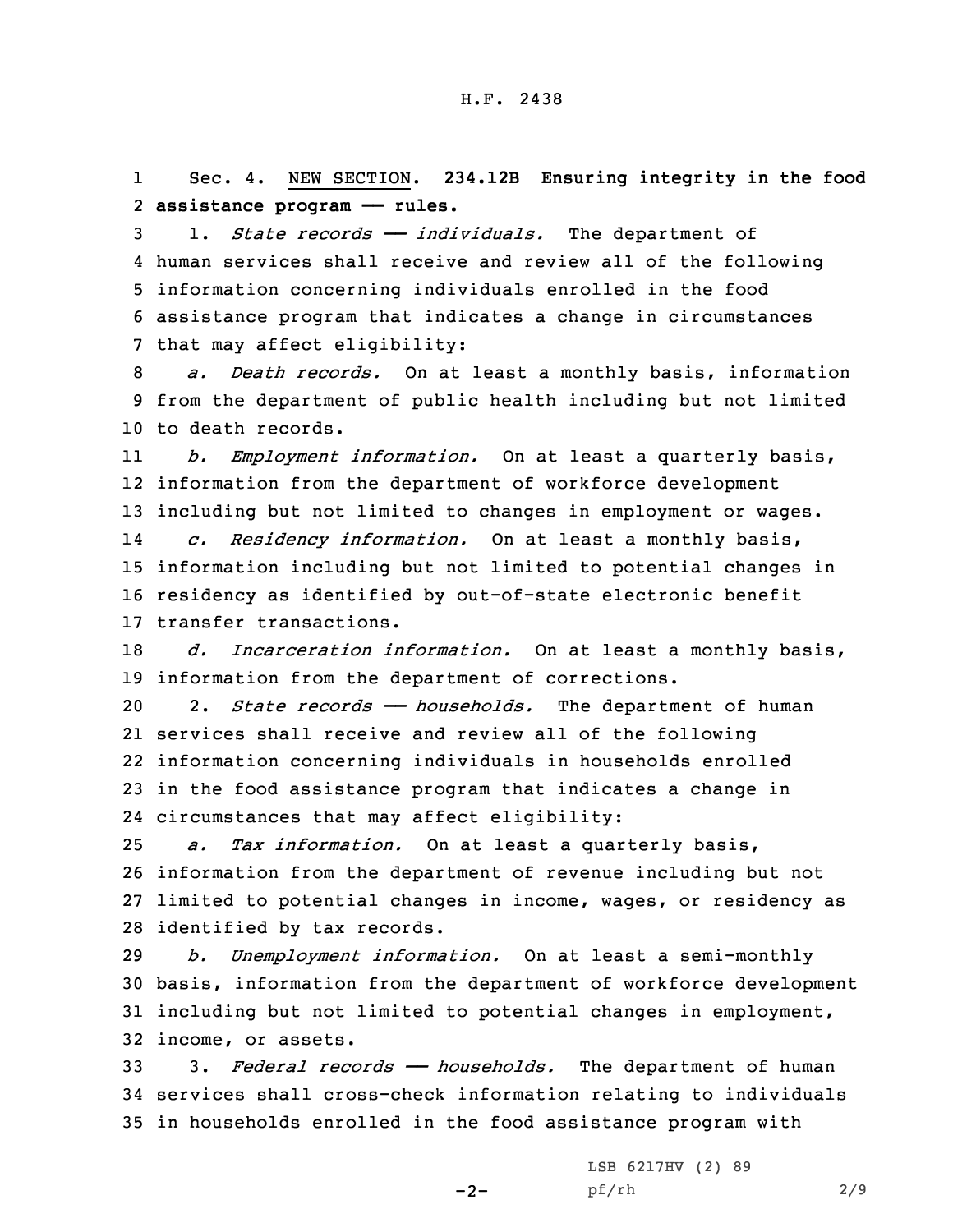1 federal databases including but not limited to all of the 2 following, on at least <sup>a</sup> monthly basis:

 *a.* Earned income information, death register information, incarceration records, supplemental security income information, beneficiary records, earnings information, and pension information maintained by the United States social security administration.

 *b.* Income and employment information maintained in the national directory of new hires database and child support enforcement data maintained by the United States department of health and human services.

12 *c.* Payment and earnings information maintained by the United 13 States department of housing and urban development.

14 *d.* National fleeing felon information maintained by the 15 United States federal bureau of investigation.

16 4. *Rules.* The department of human services may adopt rules 17 pursuant to chapter 17A to administer this section.

18 Sec. 5. NEW SECTION. **234.12C Cooperation with child support** 19 **enforcement.**

20 An applicant for food assistance program benefits shall be 21 required to cooperate with the child support recovery unit as <sup>a</sup> 22 condition of eligibility as specified in 7 C.F.R. §273.11(o).

23 Sec. 6. NEW SECTION. **249A.58 Ensuring integrity in the** 24 **medical assistance program —— recipient and applicant information** 25 **reviewed —— rules.**

26 1. *State records* – *recipients*. The department shall receive and review all of the following information concerning recipients that indicates <sup>a</sup> change in circumstances that may affect eligibility:

30 *a. Death records.* On at least <sup>a</sup> monthly basis, information 31 from the department of public health including but not limited 32 to death records.

33 *b. Employment information.* On at least <sup>a</sup> quarterly basis, 34 information from the department of workforce development 35 including but not limited to changes in employment or wages.

 $-3-$ 

LSB 6217HV (2) 89 pf/rh 3/9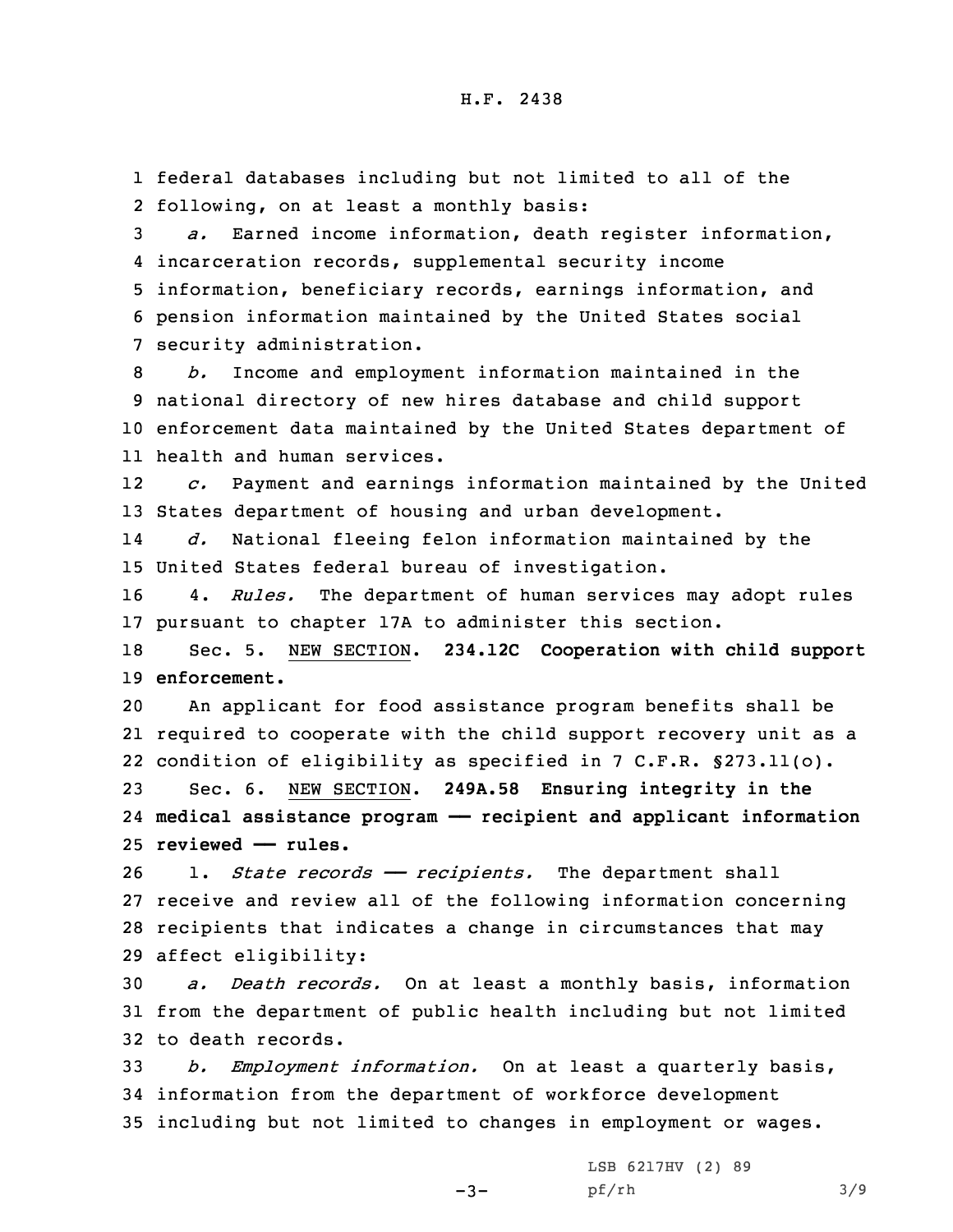1 *c. Residency information.* On at least <sup>a</sup> monthly basis, 2 information including but not limited to potential changes in 3 residency as identified by out-of-state electronic benefit 4 transfer transactions.

 *d. Tax records.* On at least <sup>a</sup> quarterly basis, information from the department of revenue including but not limited to potential changes in income, wages, or residency as identified by tax records.

 *e. Unemployment information.* On at least <sup>a</sup> semi-monthly basis, information from the department of workforce development including but not limited to potential changes in employment, income, or assets.

 2. *Federal records —— recipients.* The department shall cross-check information relating to recipients with federal databases including but not limited to all of the following, on at least <sup>a</sup> monthly basis:

 *a.* Earned income information, death register information, incarceration records, supplemental security income information, beneficiary records, earnings information, and pension information maintained by the United States social security administration.

22 *b.* Income and employment information maintained by the 23 national directory of new hires database and child support 24 enforcement data maintained by the United States department of 25 health and human services.

26 *c.* Payment and earnings information maintained by the United 27 States department of housing and urban development.

28 *d.* National fleeing felon information maintained by the 29 United States federal bureau of investigation.

 3. *Real-time record review —— applicants.* Prior to determining the eligibility of an applicant for Medicaid, the department shall access information for every member of the applicant's household from the data sources specified in this section and shall conduct <sup>a</sup> review of nationwide public records data sources of physical asset ownership. The nationwide

 $-4-$ 

LSB 6217HV (2) 89 pf/rh 4/9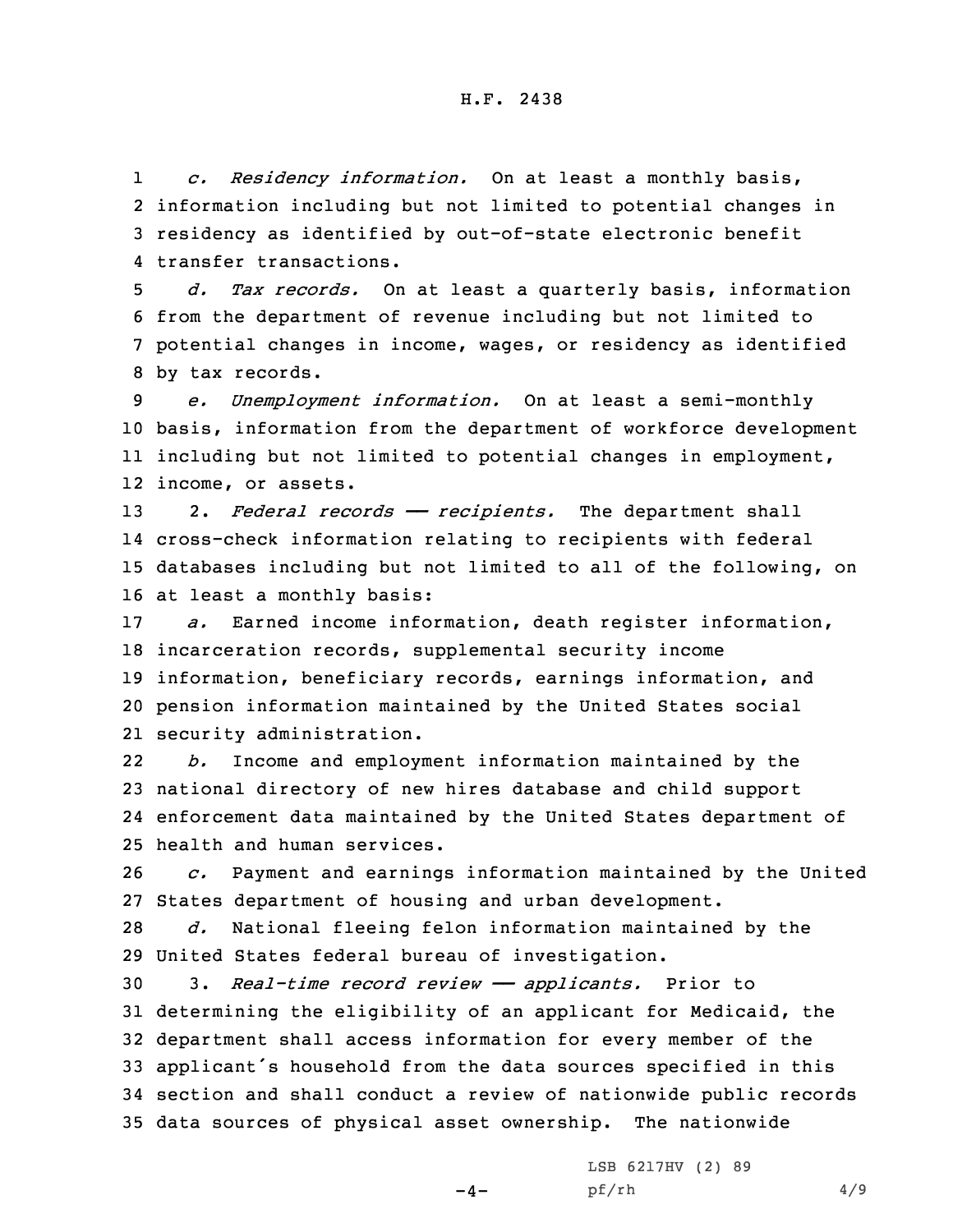1 public records data sources may include but are not limited to 2 records of real property and automobiles, watercraft, aircraft, 3 luxury vehicles, and any other vehicles owned by the applicant. 4 4. *Rules.* The department may adopt rules pursuant to 5 chapter 17A to administer this section.

 DIVISION III IOWA HEALTH AND WELLNESS PLAN —— REENROLLMENT Sec. 7. IOWA HEALTH AND WELLNESS PLAN —— MEMBER REENROLLMENT FOLLOWING TERMINATION FOR NONPAYMENT OF MONTHLY CONTRIBUTIONS. The department of human services shall seek approval of an amendment to the section 1115 demonstration waiver for the Iowa health and wellness plan from the centers for Medicare and Medicaid services of the United States department of health and human services to provide the following:

 1. An Iowa health and wellness plan member who is not otherwise exempt from payment of <sup>a</sup> monthly contribution, who is subject to payment of <sup>a</sup> monthly contribution as the result of failure to complete required healthy behaviors, and whose eligibility for the program is terminated due to nonpayment of monthly contributions, shall be allowed to subsequently reenroll in the program without first paying any outstanding monthly contributions, if the member has not been terminated from the program previously for nonpayment of monthly contributions.

 2. Following an initial termination from the Iowa health and wellness program pursuant to subsection 1, if an Iowa health and wellness plan member is subsequently terminated from the program pursuant to subsection 1 for nonpayment of monthly contributions, the member shall be subject to payment of any outstanding monthly contributions accrued since the subsequent termination not to exceed the aggregate annual copayment and monthly contribution limits prior to reenrollment in the 34 program.

35 3. This section shall not apply to an Iowa health and

 $-5-$ 

LSB 6217HV (2) 89 pf/rh 5/9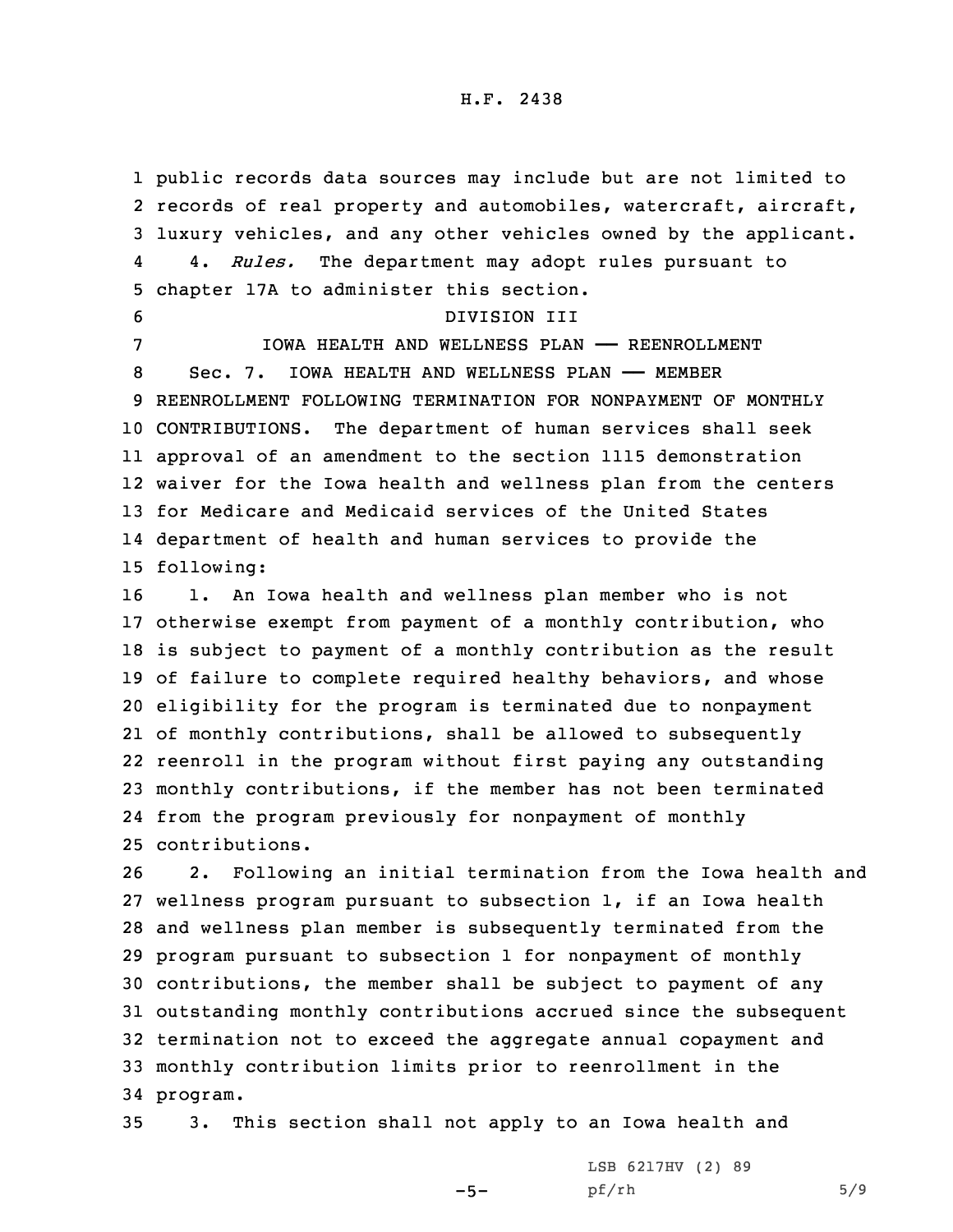wellness plan member who is deemed to be in substantial compliance with the healthy behaviors requirement to complete <sup>a</sup> wellness examination by providing proof of <sup>a</sup> scheduled wellness examination appointment, if the appointment is scheduled no later than ninety days beyond the end of the applicable enrollment period. DIVISION IV IMPLEMENTATION PROVISIONS Sec. 8. IMPLEMENTATION PROVISIONS. 1. The department of human services shall request federal approval including for any state plan amendment or waiver necessary to administer this Act. 13 2. If the department of human services determines that any provision of this Act would result in the denial of funds or services from the federal government that would otherwise be available or would be inconsistent with the requirements of federal law or regulation, such provision shall be suspended, but only to the extent necessary to eliminate the inconsistency with federal requirements. 3. The department of human services shall implement the provisions of this Act in an incremental fashion, beginning July 1, 2022, with <sup>a</sup> goal of full implementation no later than June 30, 2024, to minimize duplication of efforts and to maximize coordination with the implementation time frames of other departmental resource enhancements. EXPLANATION **The inclusion of this explanation does not constitute agreement with the explanation's substance by the members of the general assembly.** This bill relates to various public assistance programs and includes provisions regarding authentication of public assistance program applicant identity, integrity in and cooperation between certain programs, and reenrollment following member termination from the Iowa health and wellness 34 plan.

35 DIVISION I. The division requires that prior to the

LSB 6217HV (2) 89

 $-6-$ 

pf/rh 6/9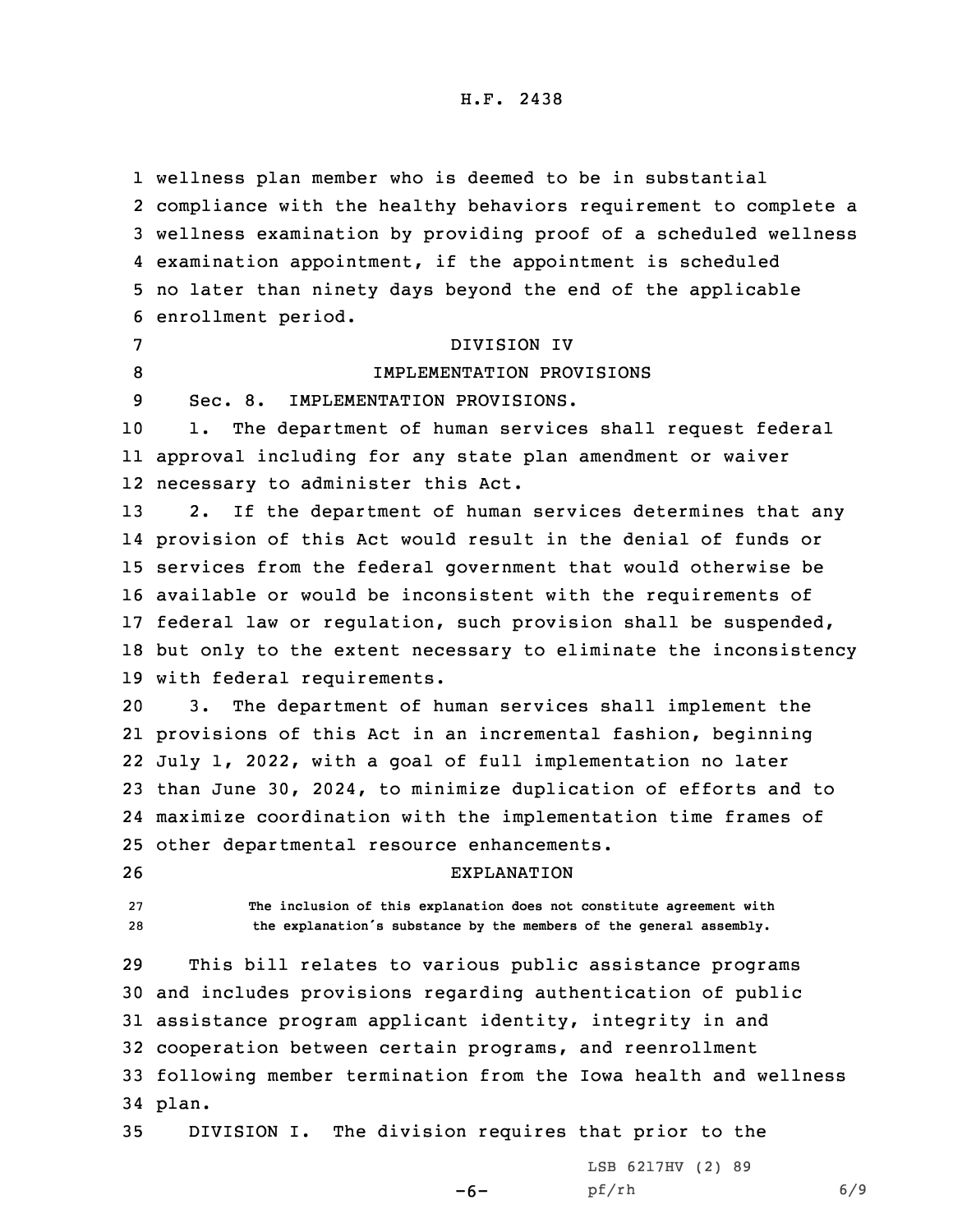department of human services (DHS) awarding public assistance benefits to an applicant, the applicant shall complete <sup>a</sup> computerized identity authentication process to confirm the identity of the applicant through the use of <sup>a</sup> knowledge-based questionnaire consisting of financial and personal questions tailored to assist persons without <sup>a</sup> bank account or those who have poor access to financial and banking services or who do not have an established credit history. The identity authentication process and questionnaire may be submitted online, in person, or via telephone by the applicant or <sup>a</sup> person authorized by the applicant. The bill authorizes DHS to adopt administrative rules to administer the bill and requires DHS to submit an annual report to the governor and the general assembly to assess the impact of the bill.

 DIVISION II. The division relates to food assistance program and Medicaid program integrity by requiring DHS to, within specified time frames, receive and review state and federal information from various entities concerning individuals or individuals in households enrolled in the food assistance program or the Medicaid program that indicates <sup>a</sup> change in circumstances that may affect eligibility. The information relates to death, employment, residency, incarceration, tax, and unemployment information and involves the provision of such information to DHS by the departments of public health, workforce development, corrections, and revenue, and information identified by out-of-state electronic benefit transfer transactions. Additionally, the bill requires DHS to, on at least <sup>a</sup> monthly basis, cross-check information relating to individuals in households enrolled in the food assistance program or the Medicaid program, as applicable, with specified federal databases maintained by the United States social security administration, the United States department of health and human services, the United States department of housing and urban development, and the United States federal bureau of investigation. With regard to the Medicaid program only,

-7-

LSB 6217HV (2) 89 pf/rh 7/9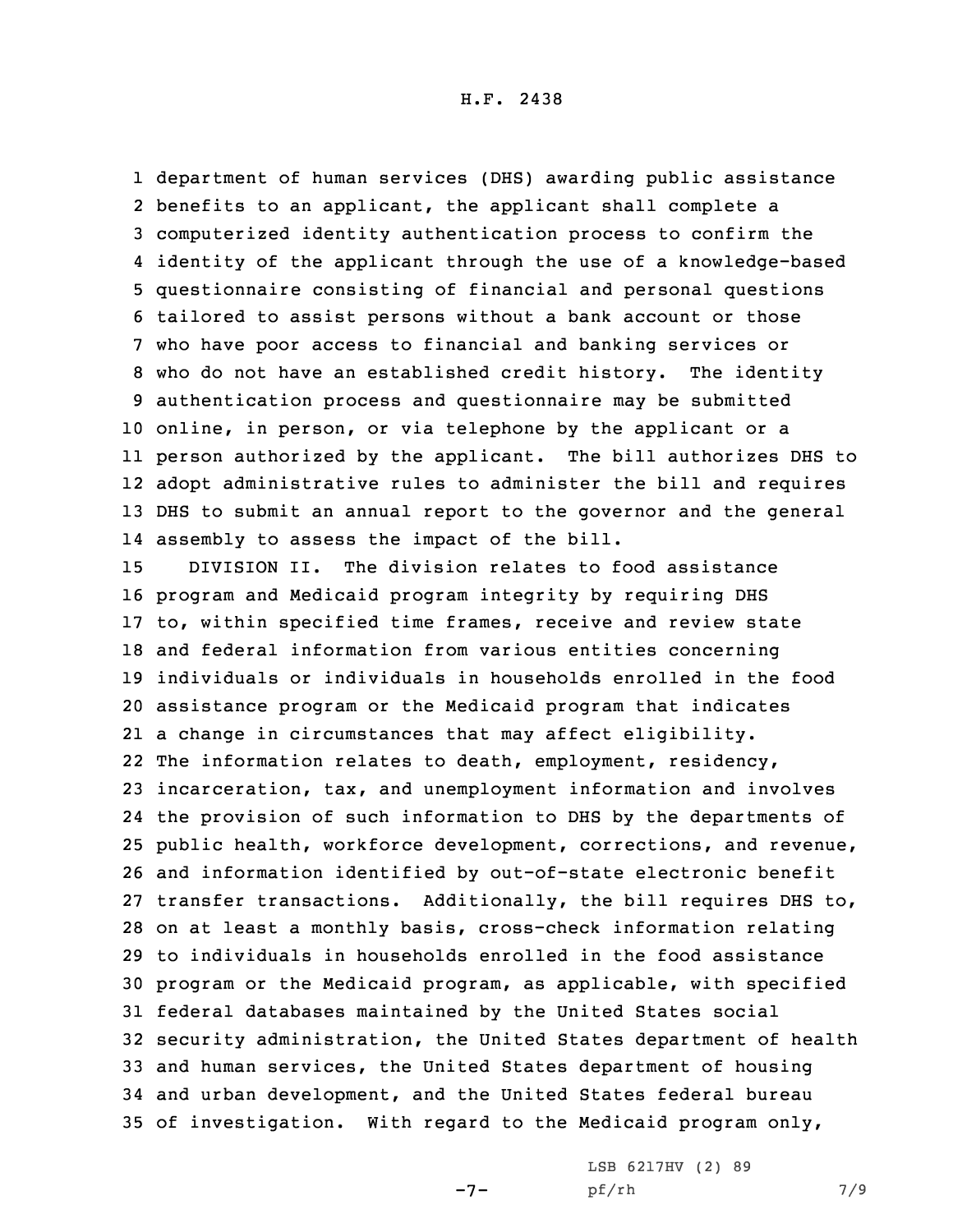the bill also requires that prior to determining eligibility for the Medicaid program, DHS shall access information for every member of an applicant's household from the data sources outlined in the bill and conduct <sup>a</sup> review of nationwide public records data sources of physical asset ownership. The data sources may include but are not limited to records of real property and automobiles, watercraft, aircraft, luxury vehicles, and any other vehicles owned by the applicant. The bill also requires an applicant for food assistance program benefits to cooperate with the child support recovery unit as <sup>a</sup> condition of eligibility as specified under federal law. 12 DIVISION III. The division requires DHS to seek approval of an amendment to the section 1115 demonstration waiver for the Iowa health and wellness plan from the centers for Medicare and Medicaid services of the United States department of health and human services to provide both of the following: (1) that an Iowa health and wellness plan member who is not otherwise exempt from payment of <sup>a</sup> monthly contribution, who is subject to payment of <sup>a</sup> monthly contribution as the result of failure to complete required healthy behaviors, and whose eligibility for the program is terminated due to nonpayment of monthly contributions shall be allowed to subsequently reenroll in the program without first paying any outstanding monthly contributions, if the member has not been terminated from the program previously for nonpayment of monthly contributions, and (2) following an initial termination from the Iowa health and wellness program, if an Iowa health and wellness plan member is subsequently terminated from the program for nonpayment of monthly contributions, the member shall be subject to payment of any outstanding monthly contributions accrued since the subsequent termination and not to exceed program limits prior to reenrollment in the program.

33 The bill does not apply to an Iowa health and wellness plan 34 member who is deemed to be in substantial compliance with the 35 requirement to complete <sup>a</sup> wellness examination by providing

 $-8-$ 

LSB 6217HV (2) 89 pf/rh 8/9